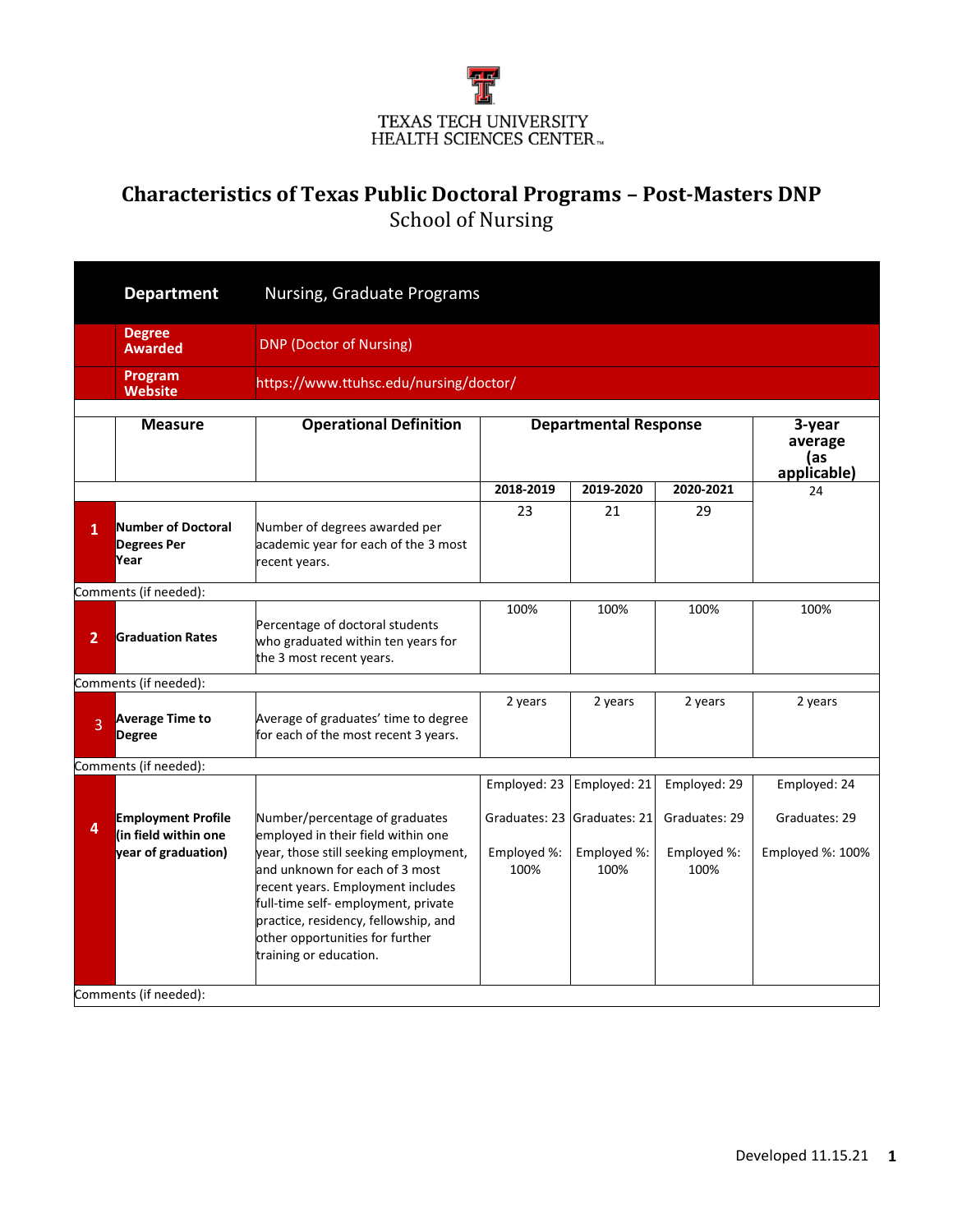|   | <b>Measure</b>                                                                                                                                                 | <b>Operational Definition</b>                                                                                                                                                                                                                                                                                                                                                                                                                        |                                                              | <b>Departmental Response</b>                                                      | 3-year average<br>(as applicable)                     |      |  |  |
|---|----------------------------------------------------------------------------------------------------------------------------------------------------------------|------------------------------------------------------------------------------------------------------------------------------------------------------------------------------------------------------------------------------------------------------------------------------------------------------------------------------------------------------------------------------------------------------------------------------------------------------|--------------------------------------------------------------|-----------------------------------------------------------------------------------|-------------------------------------------------------|------|--|--|
|   |                                                                                                                                                                |                                                                                                                                                                                                                                                                                                                                                                                                                                                      | 2018-2019                                                    | 2019-2020                                                                         | 2020-2021                                             |      |  |  |
|   |                                                                                                                                                                | Description of key admission factors:                                                                                                                                                                                                                                                                                                                                                                                                                |                                                              |                                                                                   |                                                       |      |  |  |
| 5 | <b>Admission</b><br>Criteria                                                                                                                                   | https://www.ttuhsc.edu/nursing/doctor/dnp/default.aspx#admission-requirements                                                                                                                                                                                                                                                                                                                                                                        |                                                              |                                                                                   |                                                       |      |  |  |
|   | Comments (if needed):                                                                                                                                          |                                                                                                                                                                                                                                                                                                                                                                                                                                                      |                                                              |                                                                                   |                                                       |      |  |  |
|   |                                                                                                                                                                |                                                                                                                                                                                                                                                                                                                                                                                                                                                      |                                                              |                                                                                   |                                                       |      |  |  |
| 6 | Number of<br><b>Core Faculty</b>                                                                                                                               | Number of core faculty in each of the 3<br>most recent years (credentialed<br>individuals integral to the doctoral<br>program, such as those who teach<br>courses, mentor students, or serve on<br>dissertation committees).                                                                                                                                                                                                                         | 21                                                           | 22                                                                                | 24                                                    | 22   |  |  |
|   | Comments (if needed):                                                                                                                                          |                                                                                                                                                                                                                                                                                                                                                                                                                                                      |                                                              |                                                                                   |                                                       |      |  |  |
| 7 | Core Faculty<br><b>Activities</b>                                                                                                                              | Average number of discipline-related<br>refereed papers/ publications juried<br>creative/performance accomplishments;<br>notices of discoveries filed/patents issued<br>per core faculty member for each of 3 most<br>recent years. If figures include duplicate<br>entries for co-authored publications,<br>indicate duplicate entries in a note.<br>Additional noteworthy faculty<br>activities/awards may<br>be explained in an attached comment. | $\mathbf{1}$                                                 | $\mathbf{1}$                                                                      | $\overline{2}$                                        | 1.33 |  |  |
|   | Comments (if needed): Figures contain duplicate entries and were obtained by dividing total number of publications divided by number of core<br>faculty listed |                                                                                                                                                                                                                                                                                                                                                                                                                                                      |                                                              |                                                                                   |                                                       |      |  |  |
| 8 | <b>Core Faculty</b><br><b>External</b><br><b>Grants</b>                                                                                                        | Number of core faculty receiving external<br>funds, average external grant funds per<br>core faculty member, and total external<br>grant funds per program per academic                                                                                                                                                                                                                                                                              | Number<br>receiving<br>funds: 3<br>Average                   | Number<br>receiving<br>funds: 2<br>Average                                        | Number<br>receiving<br>funds: 3<br>Average per        |      |  |  |
|   |                                                                                                                                                                | year. Includes research grants, training<br>grants, gifts from foundations, etc.<br>Comments (if needed): Because faculty collaborate on grants, the total number of faculty receiving funds contains duplicate entries; however, the                                                                                                                                                                                                                | per<br>faculty: \$<br>1,707<br>Total<br>Awarded:<br>\$35,856 | per<br>faculty: \$<br>69,395<br>Total<br>Awarded:<br>\$1,526,68<br>$\overline{7}$ | faculty: \$<br>1,512<br>Total<br>Awarded:<br>\$36,240 |      |  |  |

Comments (if needed): Because faculty collaborate on grants, the total number of faculty receiving funds contains duplicate entries; however, the total amount awarded does not. Average amount awarded was obtained by dividing the total amounts by number of core faculty listed. Grants are only counted in the first year they are received.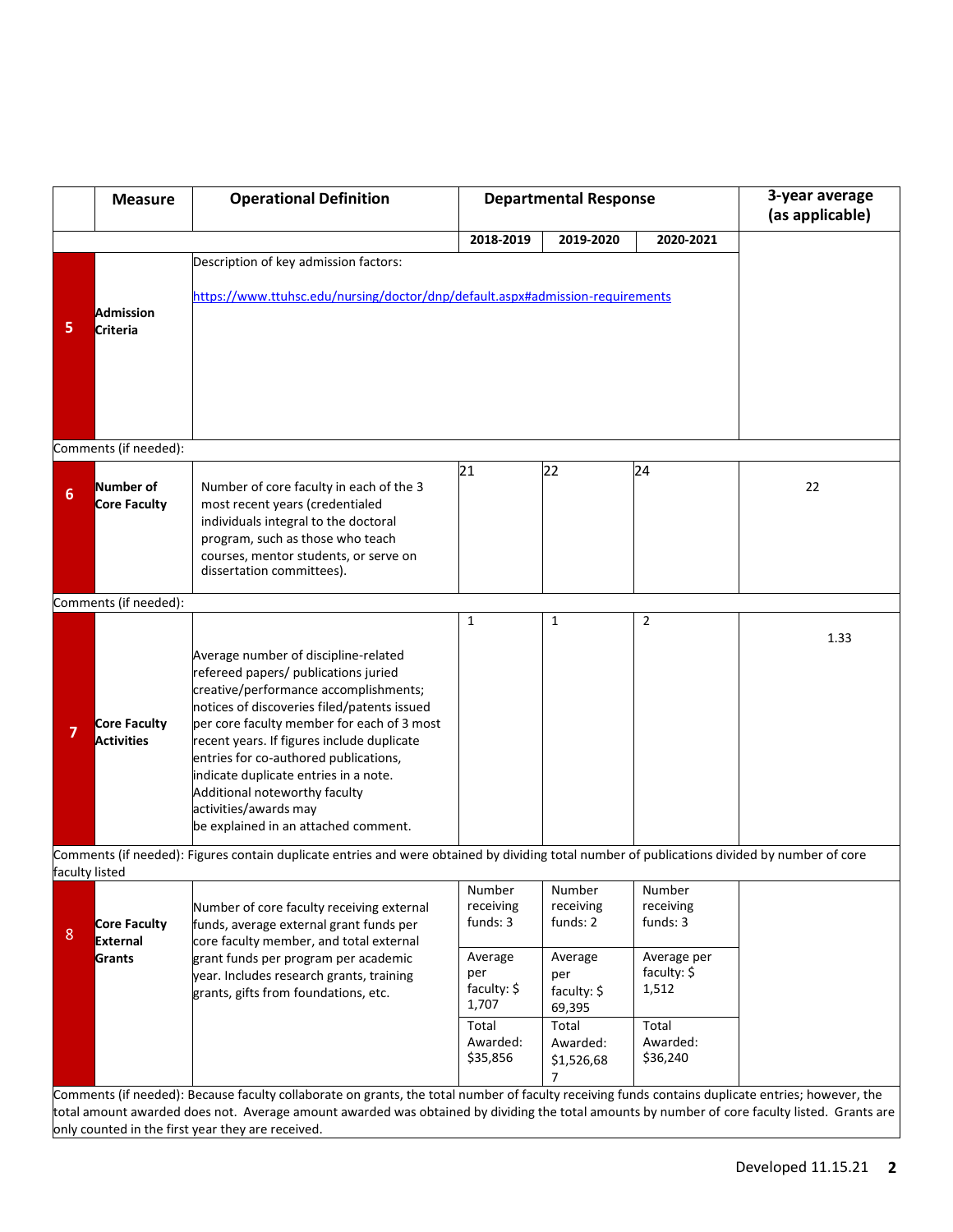|                       | <b>Measure</b>                                                 | <b>Operational Definition</b>                                                                                                                                                                                                                                                                                                                                                                                                                                                                                                               | <b>Departmental Response</b>                                                                                                                                                          |                                                                                                                                                                                                    |                                                                                                                                                                                           | 3-year average<br>(as applicable) |  |  |
|-----------------------|----------------------------------------------------------------|---------------------------------------------------------------------------------------------------------------------------------------------------------------------------------------------------------------------------------------------------------------------------------------------------------------------------------------------------------------------------------------------------------------------------------------------------------------------------------------------------------------------------------------------|---------------------------------------------------------------------------------------------------------------------------------------------------------------------------------------|----------------------------------------------------------------------------------------------------------------------------------------------------------------------------------------------------|-------------------------------------------------------------------------------------------------------------------------------------------------------------------------------------------|-----------------------------------|--|--|
|                       |                                                                |                                                                                                                                                                                                                                                                                                                                                                                                                                                                                                                                             | 2018-2019                                                                                                                                                                             | 2019-2020                                                                                                                                                                                          | 2020-2021                                                                                                                                                                                 |                                   |  |  |
| $\overline{9}$        | Faculty<br><b>Diversity</b>                                    | Number of core faculty by gender<br>& ethnicity (White, Hispanic,<br>Black, or African American, Asian,<br>American Indian or Alaskan<br>Native, International, Unknown or<br>not reported, Native Hawaiian or<br>Other Pacific Islander) for each of<br>the 3 most recent years.                                                                                                                                                                                                                                                           | Female: 20<br>Male: 1<br>Asian: 1                                                                                                                                                     | Female: 21<br>Male: 1<br>Asian: 1                                                                                                                                                                  | Female: 23<br>Male: 1<br>Asian: 1                                                                                                                                                         |                                   |  |  |
|                       |                                                                |                                                                                                                                                                                                                                                                                                                                                                                                                                                                                                                                             | White: 20                                                                                                                                                                             | White: 21                                                                                                                                                                                          | <b>Black or African</b><br>American: 1<br>White: 22                                                                                                                                       |                                   |  |  |
|                       | Comments (if needed):                                          |                                                                                                                                                                                                                                                                                                                                                                                                                                                                                                                                             |                                                                                                                                                                                       |                                                                                                                                                                                                    |                                                                                                                                                                                           |                                   |  |  |
|                       | 10 Student<br><b>Diversity</b>                                 | Fall semester headcount by<br>gender, ethnicity (White, Hispanic,<br>Black, or African American, Asian,<br>American Indian, or Alaskan<br>Native, International, Unknown,<br>or not reported, Native Hawaiian<br>or Other Pacific Islander) and<br>residency status (Texas resident,<br>out-of-state non-resident, and<br>international non-resident) in the<br>program for each of the 3 most<br>recent years. International non-<br>resident students should include<br>all students paying resident<br>tuition rates because of waivers. | Female: 64<br>Male: 15<br>Not Reported: 1<br>Asian: 3<br><b>Black or African</b><br>American: 11<br>Hispanic: 9<br>Two or more races: 3<br>Unknown or not<br>reported: 7<br>White: 47 | Female: 68<br><b>Male: 12</b><br>Not Reported: 1<br>Asian: 2<br><b>Black or African</b><br>American: 11<br>Hispanic: 7<br>Two or more<br>races: 7<br>Unknown or<br>not reported:<br>5<br>White: 49 | Female: 65<br>Male: 17<br>Not Reported: 1<br>Asian: 1<br><b>Black or African</b><br>American: 14<br>Hispanic: 11<br>Two or more<br>races: 5<br>Unknown or not<br>reported: 1<br>White: 51 |                                   |  |  |
|                       |                                                                |                                                                                                                                                                                                                                                                                                                                                                                                                                                                                                                                             | Resident: 79<br>Non-Resident: 1                                                                                                                                                       | Resident: 81                                                                                                                                                                                       | Resident: 82<br>Non-Resident:1                                                                                                                                                            |                                   |  |  |
|                       | Comments (if needed): Based on Unduplicated Enrollment by year |                                                                                                                                                                                                                                                                                                                                                                                                                                                                                                                                             |                                                                                                                                                                                       |                                                                                                                                                                                                    |                                                                                                                                                                                           |                                   |  |  |
| 11 <sup>1</sup>       | <b>External</b><br>Program<br>Accreditation                    | Name of body and date of last<br>program accreditation review.                                                                                                                                                                                                                                                                                                                                                                                                                                                                              | Commission on Collegiate Nursing Education (CCNE)<br>March 4, 2015                                                                                                                    |                                                                                                                                                                                                    |                                                                                                                                                                                           |                                   |  |  |
| Comments (if needed): |                                                                |                                                                                                                                                                                                                                                                                                                                                                                                                                                                                                                                             |                                                                                                                                                                                       |                                                                                                                                                                                                    |                                                                                                                                                                                           |                                   |  |  |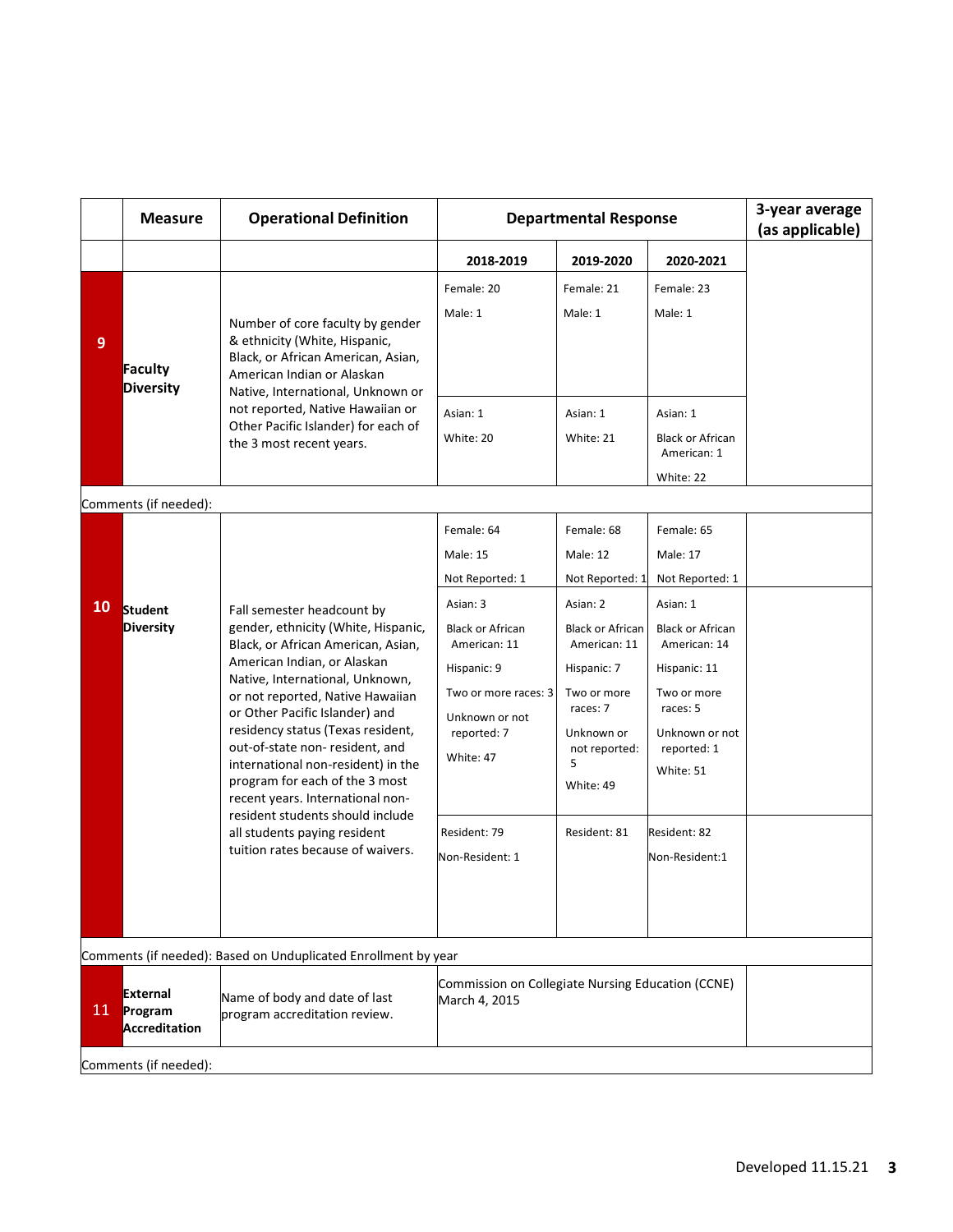| 12 <sup>°</sup> | Student-Core<br><b>Faculty Ratio</b> | Number of full-time student<br>equivalents divided by the number<br>of full-time equivalents of core<br>faculty for each of 3 most recent<br>vears. | Student FTE: 59.22<br>Core Faculty FTE: 5.87<br>Student to faculty<br>ratio: 10.09:1      | Student FTE:<br>63.17<br>Core Faculty FTE: 6.22<br>5.50<br>Student to<br>faculty ratio:<br>11.50:1 | Student FTE: 65.11<br>Core Faculty FTE:<br>Student to faculty<br>ratio: 10.47:1 |  |  |  |  |
|-----------------|--------------------------------------|-----------------------------------------------------------------------------------------------------------------------------------------------------|-------------------------------------------------------------------------------------------|----------------------------------------------------------------------------------------------------|---------------------------------------------------------------------------------|--|--|--|--|
|                 | Comments (if needed):                |                                                                                                                                                     |                                                                                           |                                                                                                    |                                                                                 |  |  |  |  |
| 13              | Date of Last<br>External<br>Review   | Date of last formal external<br>review.                                                                                                             | Southern Association of Colleges and Schools -<br>Commission on Colleges (SACSCOC) - 2019 |                                                                                                    |                                                                                 |  |  |  |  |
|                 | Comments (if needed):                |                                                                                                                                                     |                                                                                           |                                                                                                    |                                                                                 |  |  |  |  |